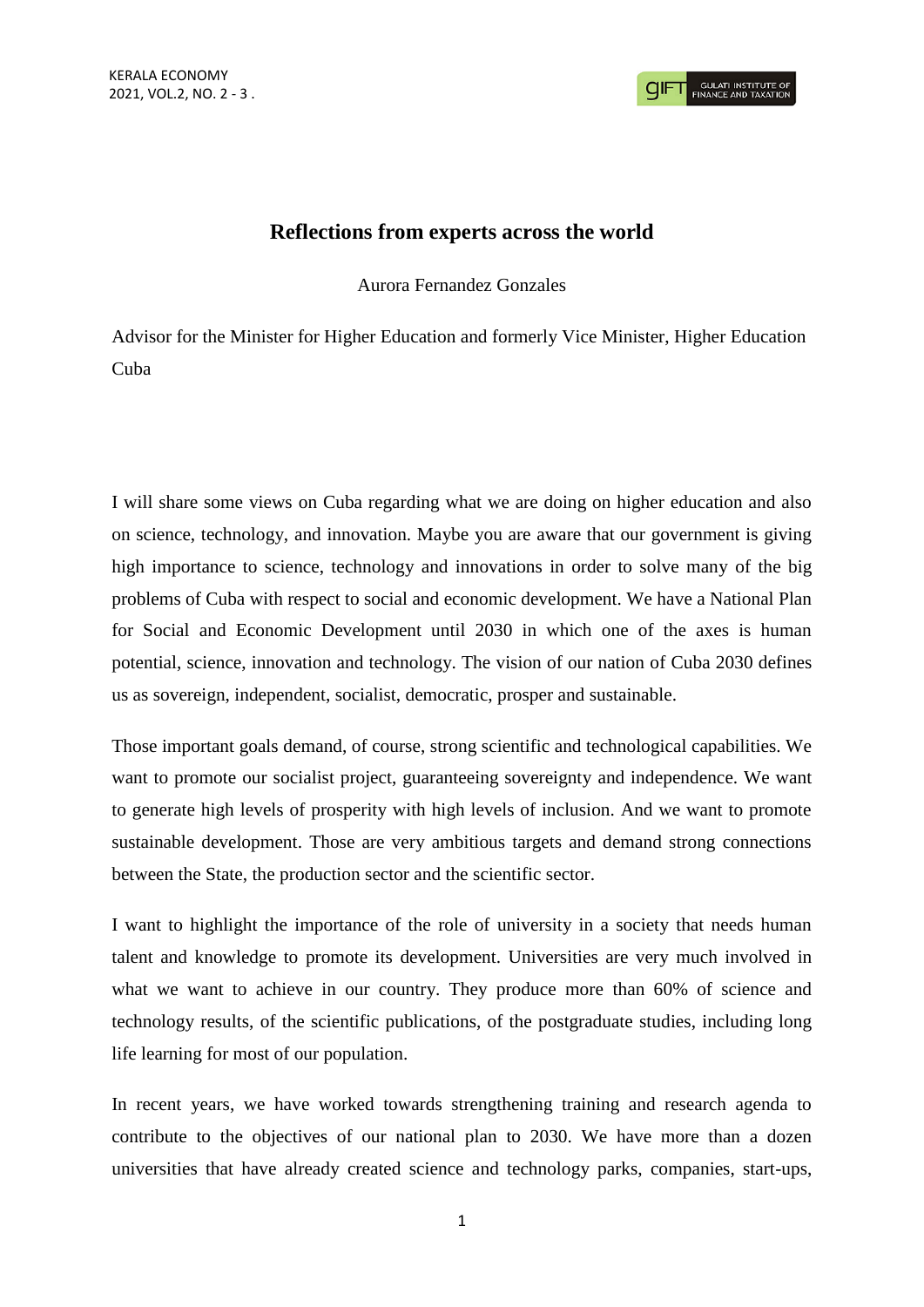KERALA ECONOMY

foundations, which seek to facilitate university`s connection with society. This is something new for us that started only two years ago, but is now giving initial results.

Very important, and relatively new is the role that universities have in our local development. The Constitution of the Republic in 2019 declared the autonomy of the municipalities. That autonomy requires creating capacities. In each Cuban municipality we have a University Municipal Centre, closely related to the major universities and their research centres and networks. Each municipal government has a local development strategy that must be supported by knowledge and innovation to produce, food, improve habitat, multiply renewable energy sources, among other benefits. The role of the university municipality centre as the most important ally of the government is recognized.

The direct participation of our President in science, technology, and innovation through a direct and systematic dialogue with groups of researchers and experts has worked well in the battle against the Coronavirus pandemic. Of course, universities are present. This dialogue has made possible to advance much faster in solving several problems. In particular the development of new technologies. For example, Cuba has today four vaccine candidates against the Coronavirus. One of them is in phase two of clinical trials. No other country in Latin America has vaccine candidates of their own with this advance. This year Cuba will produce no less than 100 million doses. So, our entire population will be vaccinated this year and we will be able to help other countries that need help.

The innovation also helped to produce lung ventilators that our country had to import at a very expensive amount of money. Almost all the drugs that we use in Cuba in the battle against the pandemic are developed and produced in our country`s biopharmaceutical industry.

The technical direction of the pandemic management rests on an Innovation Committee, which is composed of more than 20 institutions. This committee meets every week with the President and started in March 2020. The President himself chairs these meetings to discuss medical protocols, advanced techniques, and to know what are the results, what is happening? He raises questions such as: why are people are still dying? What else we should do? As of now, we are achieving relatively good results in the control of the pandemic, of course, much more than the media of Latin America, which is our region.